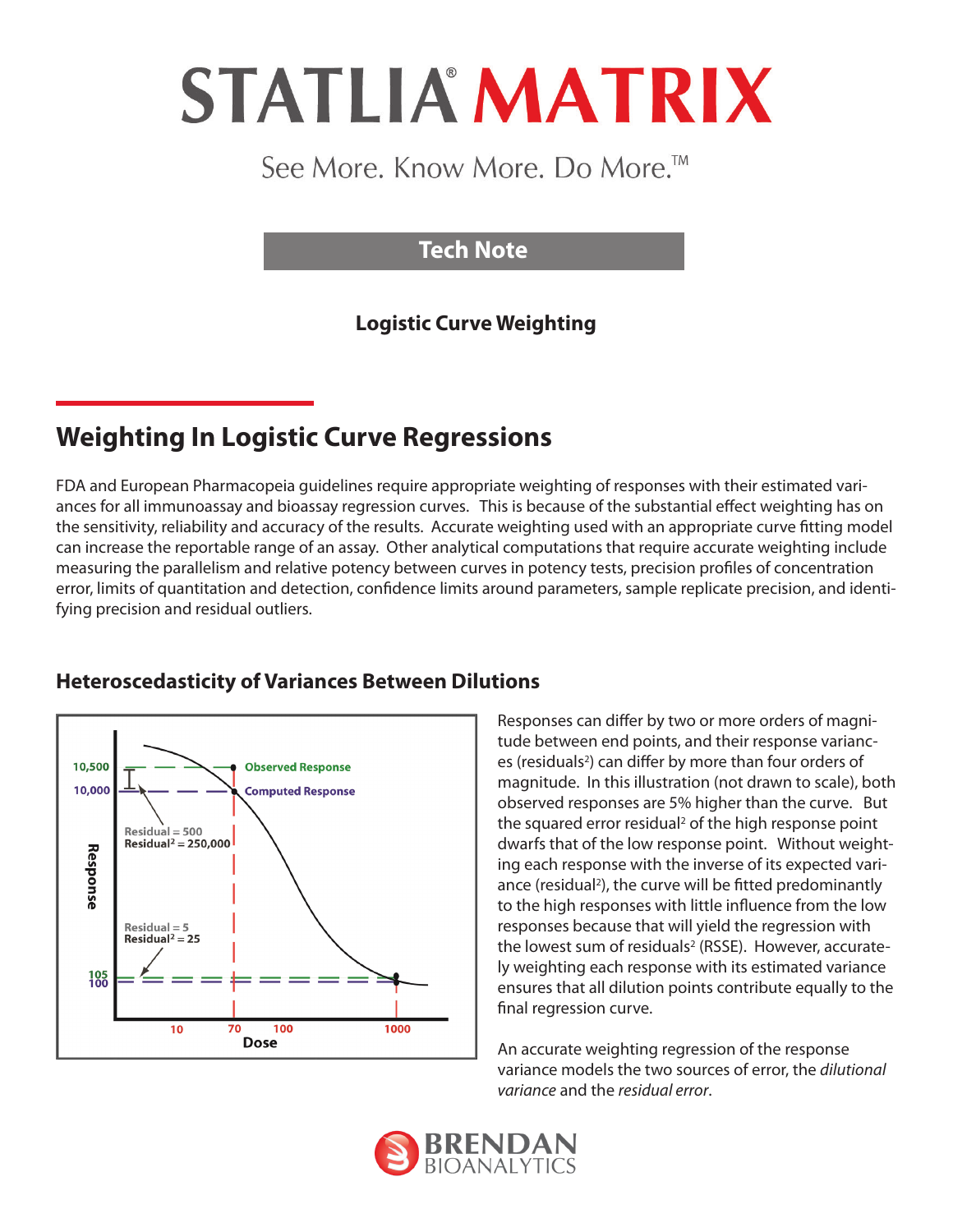#### **DILUTIONAL VARIANCE**

Dilutional variance can be estimated from the replicate variances of each dilution. The dilutional variance contains the signal error from the detector, the systemic intra-assay error from the kinetic reactions, pipetting, reagents, incubation conditions, reactive phase separation, and random error. An initial dilutional variance estimate can be made from one assay, with more reliable variance estimates obtained from a pool of 6 or more historical assays using the error mean sum of squares from an analysis of variance (ANOVA) of each dilution. Pooled assays provide a larger sample size to determine a reliable estimate of the true variances. The responses and their variances are fitted to a power regression (log responses, log variances), which reduces the heteroscedasticity of the variances. This generates a variance regression in the form AY<sup>B</sup>, where A is the error term, Y is the response, and B is the heteroscedasticity, or change, in the variances across dilutions. In our studies looking at over 25,000 assays from more than 200 immunoassay and potency tests, we have found that A can vary from 10<sup>-6</sup> to 10<sup>4</sup> and B can vary from 0.5 to 3 between different test methods and different label types.

#### **RESIDUAL ERROR**

Residual error is the imprecision of the individual dilution concentrations plus the lack of fit error of the curve model in each assay. The residual error of 4PL regressions is usually greater than of 5PL regressions because of the asymmetry of most assay dilution curves. Like the dilutional variance, the residual error is determined from pooled assays. This residual error is added to the dilutional variance error (A) for the final weighting regression of the response variances. In our studies, the residual error from 5PL curves has a median value from our 200 test methods of 6% of A, and the residual error from 4PL curves has a median value of 34% of A for the same test methods.



## **Accurate Weighting from Pooled Assays**

The dilutional variance power regression (red) models the average variance of each standard dilution (red dots) from an ANOVA of pooled assays. The residual error from 5PL curves (blue) and 4PL curves (green) of the same pooled assays are added to the dilutional variance regression.

The weighting power regressions for the same pooled assays using a variance of Y (weight =  $1/Y$ ) and  $Y^2$  (weight =  $1/Y^2$ ) for each dilution response are plotted in black. These regressions shows how much empirical weighting models can differ from accurate weighting.

In regression statistics, an accurately weighted RSSE is a chi-square distributed value whose average from a pool of assay curves equals the degrees of freedom (number of points – number of parameters). The RSSE of a curve regression can be expressed as a chi-square probability (Fit Prob), simplifying evaluation.